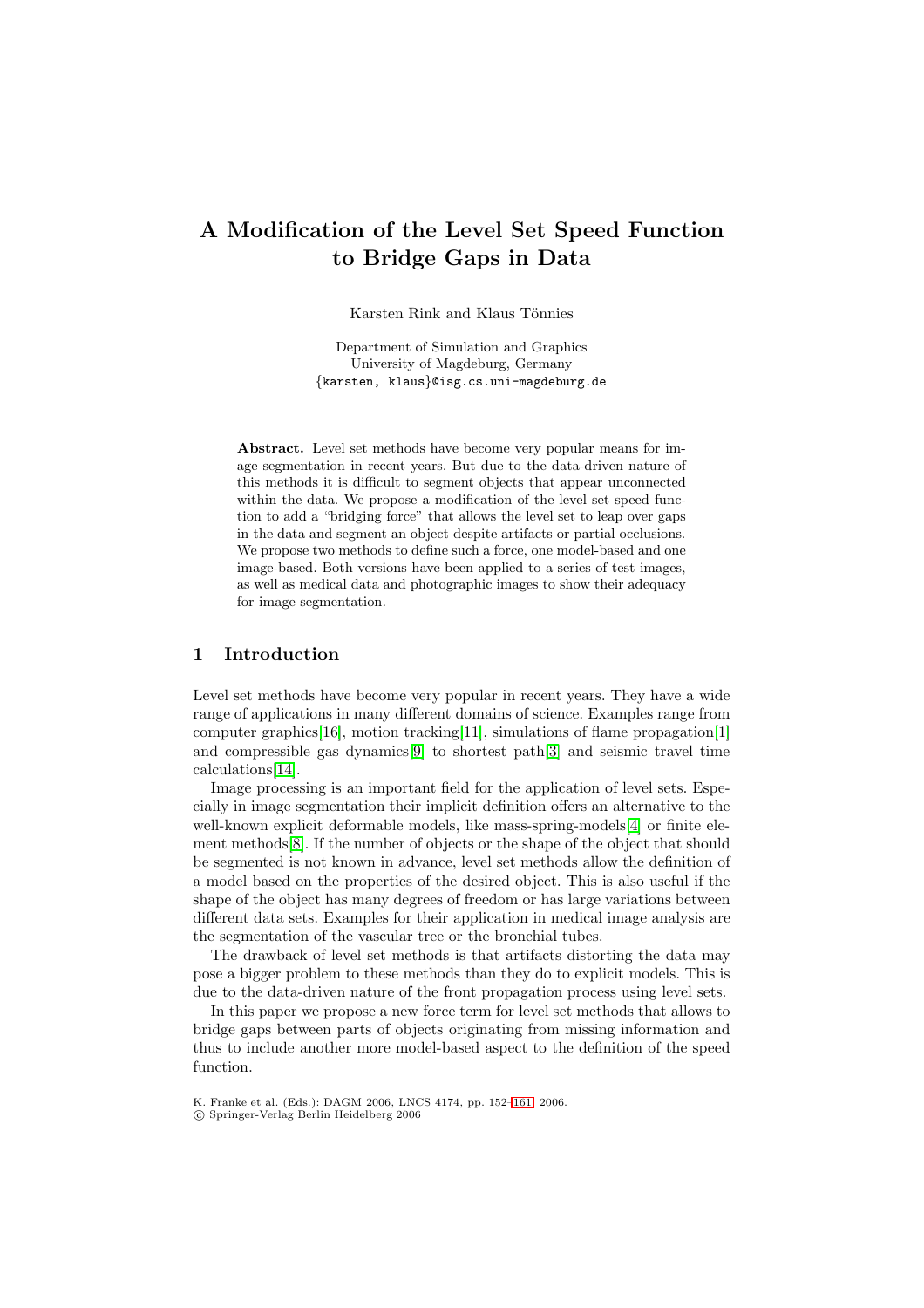A Modification of the Level Set Speed Function to Bridge Gaps in Data 153



<span id="page-1-1"></span>**Fig. 1.** Illustration of the front propagation process: The left image shows an initial curve C and the level set function  $\Phi$  at time t=0. The right image shows both functions at a later time.

The paper is structured as follows: In section [2](#page-1-0) we give a short introduction to level set methods and the definition of the speed function needed for the propagation process. Our modification of the speed function is presented in section [3.](#page-4-0) We show some experimental results in section [4](#page-5-0) and conclude this paper in section [5.](#page-6-0)

# <span id="page-1-0"></span>**2 Level Sets and Speed Functions**

#### **2.1 An Introduction to the Level Set Method**

Level sets were introduced by Osher and Sethian [\[10\]](#page-9-9) for the solution of surface motion problems. They are used to describe the evolution of a curve  $C$  over time according to a given speed function F.

Let  $C \in \mathbb{R}^n$  be a parameterised closed curve and  $C(\mathbf{x})$  be the family of curves generated by the movement of the initial curve  $C_{t=0}(\mathbf{x})$  along its normal direction. The speed of this movement is a function based on various elements, e.g. the local curvature of C. To allow topological changes of the evolving front, C is embedded as a zero level set into a higher dimensional function  $\Phi \in \mathbb{R}^{n+1}$ .

$$
C_{t=0}(\mathbf{x}) = {\mathbf{x}|\Phi(\mathbf{x}, t=0) = 0}.
$$
 (1)

This leads to the level set equation

$$
\Phi_t + F|\nabla\Phi| = 0,\t\t(2)
$$

where  $|\nabla \Phi|$  denotes the normalised gradients of the level set function and F is the speed function determining how fast the front moves.

The advantage of this representation is that  $\Phi$  always remains a function even if C splits, merges or forms sharp corners. Also, this representation is independent of the number of dimensions of  $C$ . As  $\Phi$  changes over time its zero level set  $\Phi(\mathbf{x}, t) = 0$  always yields the propagating front, i.e.  $C(\mathbf{x})$  at time t.

An example of this process is illustrated in Figure [1.](#page-1-1)

An extensive description of the level set method with all its aspects and mathematical background can be found in [\[13\]](#page-9-10).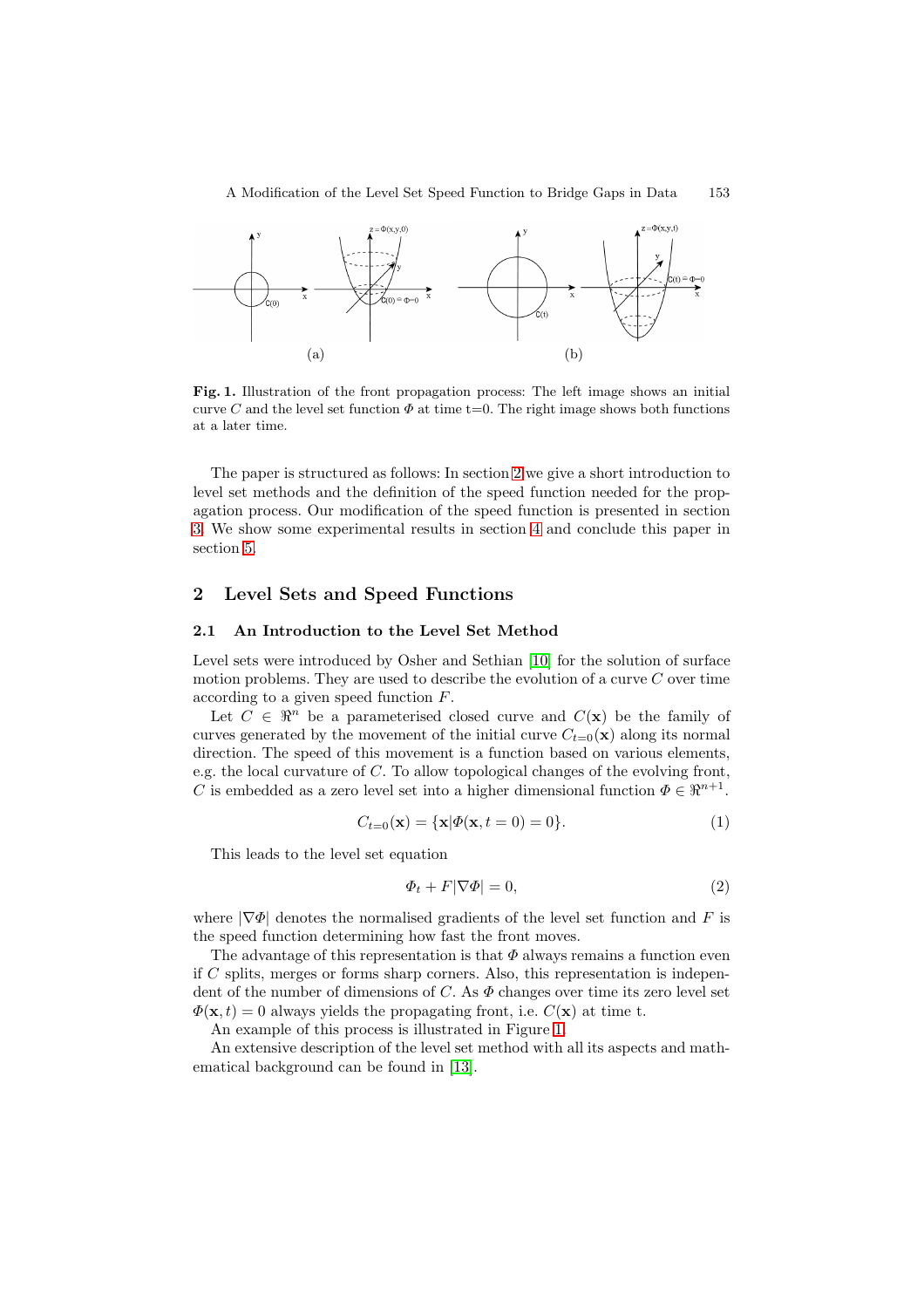154 K. Rink and K. Tönnies

### **2.2 Speed Functions of Level Set Applications**

As mentioned in the last section, the behaviour of the front propagation process depends on the definition of the speed function  $F$ . Since the focus of this paper is the application of level set methods for image segmentation, we will discuss aspects of the speed function adequate for this application.

In contrast to explicit models used for segmentation in image processing, level sets do not have to be initialised near the the desired object boundary (although this saves computational time and usually makes the segmentation process more robust). Instead the initial contour can be placed almost anywhere, but should be located either completely inside or outside the object to be segmented.

The easiest way a speed function can be defined is simply a constant inward or outward motion  $F_A$  (also called "advection"). To assure numerical stability at shocks (e.g. corners) and to prevent the front from crossing over itself, it is necessary to use upwind schemes [\[10\]](#page-9-9) for the calculation of the advection term. Also, the time steps  $\Delta t$  have to be small enough to avoid numerical instabilities [\[13\]](#page-9-10).

The inclusion of a curvature term is also useful for many applications (e.g. it is the basis for the use of Level Sets for the simulation of compressible gas dynamics [\[9\]](#page-9-3)), and it allows the use of front propagation methods in image analysis where noisy data and incomplete object boundaries are a common problem.

The local curvature  $\kappa$  is defined

$$
\kappa = \nabla \frac{\nabla \Phi}{|\nabla \Phi|}.\tag{3}
$$

For  $C\in\Re^2$  this results in

$$
\kappa = -\frac{\Phi_{xx}\Phi_y^2 - 2\Phi_x\Phi_y\Phi_{xy} + \Phi_{yy}\Phi_x^2}{(\Phi_x^2 + \Phi_y^2)^{\frac{3}{2}}}.
$$
\n(4)

Depending on the characteristics of the underlying data the curvature term should be weighted to adjust its influence on the propagation process. Therefore, we will refer to the regularisation term as

$$
F_{\kappa} = \varepsilon \kappa, \tag{5}
$$

with  $\varepsilon \geq 0$ . Modifications of the curvature term for the calculation of Min/Max-flow are described in [\[6\]](#page-9-11) where Level Sets are used for image enhancement.

Both,  $F_A$  and  $F_{\kappa}$  are what in explicit models (e.g. [\[5\]](#page-9-12)) would be called "internal forces", that is, influences on the evolution of the curve that are purely modelbased. A second group of forces is based on the data, therefore called "external forces". We will give here some examples that are specific to image processing applications as they incorporate image features for the modification of the speed function. The calculation of these terms will be given for 2D data sets. However, their generalisation to higher dimensions is straightforward.

Malladi et. al.[\[7\]](#page-9-13) proposed a speed term to stop the propagating front at image gradients. One way to define such a term is

$$
F_{\nabla I}^{(1)}(x,y) = \frac{1}{1 + |\nabla G_{\sigma} * I(x,y)|},\tag{6}
$$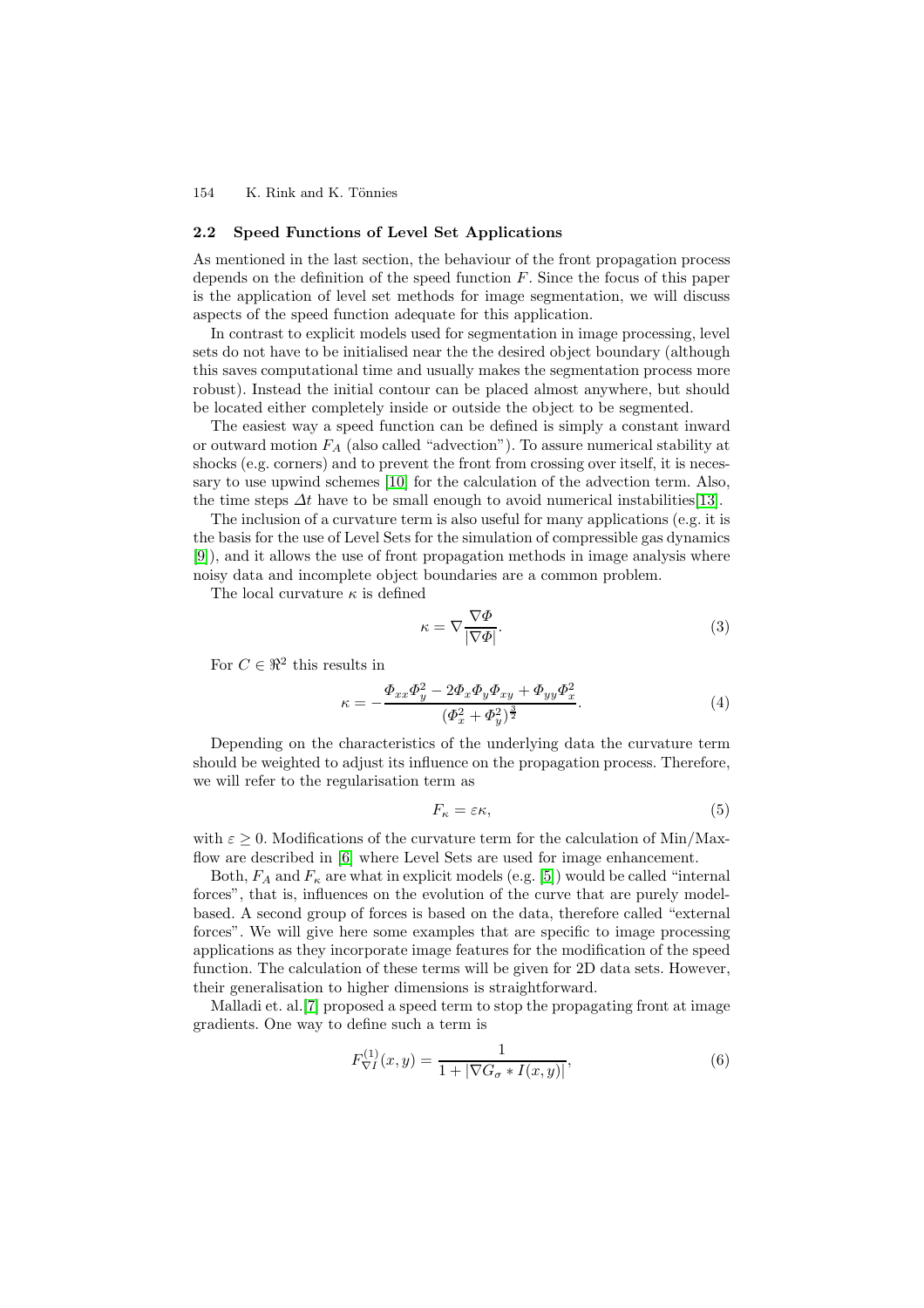where (x,y) is a pixel of the given image and  $G_{\sigma}*I(x,y)$  denotes an image convolved with a Gaussian low pass filter with a standard deviation of  $\sigma$ . The new term is then incorporated into the speed function as a scalar. Therefore,

<span id="page-3-0"></span>
$$
F = F_{\nabla I}(F_A + F_\kappa). \tag{7}
$$

Another way to define this gradient-based speed term is

$$
F_{\nabla I}^{(2)}(x,y) = e^{-|\nabla G_{\sigma}*I(x,y)|}.
$$
 (8)

This term results in smaller values near gradients and higher values in homogenous regions than given by  $F_{\nabla I}^{(1)}$ .<br>A modification of this gradient-base

A modification of this gradient-based term was proposed by Caselles et. al.[\[2\]](#page-9-14), who changed the speed function to

$$
F = F_{\nabla I}(F_A + F_\kappa) + \nabla g \cdot \nabla \Phi,\tag{9}
$$

with  $g(x, y) = -|\nabla(G_{\sigma} * I(x, y))|$ . The added term attracts the front towards edges even if it has already crossed over them. Obviously this makes the segmentation process more robust.

Other image features may be implemented in a similar fashion. For instance, an image-based speed term for a front that should just expand within a given grey value  $G_{seed}$  would be defined

$$
F_G = \begin{cases} 1, & \text{if } I(x, y) = G_{seed}, \\ 0, & \text{otherwise.} \end{cases}
$$
 (10)

All image-based terms need to be combined and weighted in a meaningful fashion and may then be used the same way  $F_{\nabla I}$  was used in equation [\(7\)](#page-3-0).

There is a third group of speed terms in literature that is neither purely modelbased nor data-based. We will refer to those modifications of the speed function as "geometric terms". The given examples work in 3D, their definition in higher dimensions is more complicated than with the speed terms given above.

Van Bemmel et. al[\[15\]](#page-9-15) define a "vesselness filter" for the segmentation of blood vessels. This function is based on the eigenvalues of the Hessian matrix at each pixel in the data set. The resulting speed term gives high values inside of cylindrical objects and low values otherwise.

A similar approach by Young et. al[\[8\]](#page-9-7) uses a cylinder that is fitted into a volume at different angles. Here, too, grey values are used to calculate the fitting accuracy. This modification was also used for the segmentation of the vascular tree.

It is obvious that forces purely based on image features are often easy to define but have their limits with noisy data. More model-based aspects (like the mentioned "vesselness filter") would benefit the segmentation process greatly but are usually limited to special applications. Also, the independence of the number of dimensions of the data the level set is used in is lost.

Therefore, we try to define a speed term that is somewhat weaker in its contribution to the speed function but consistent with the definition of level sets and not limited to a single application.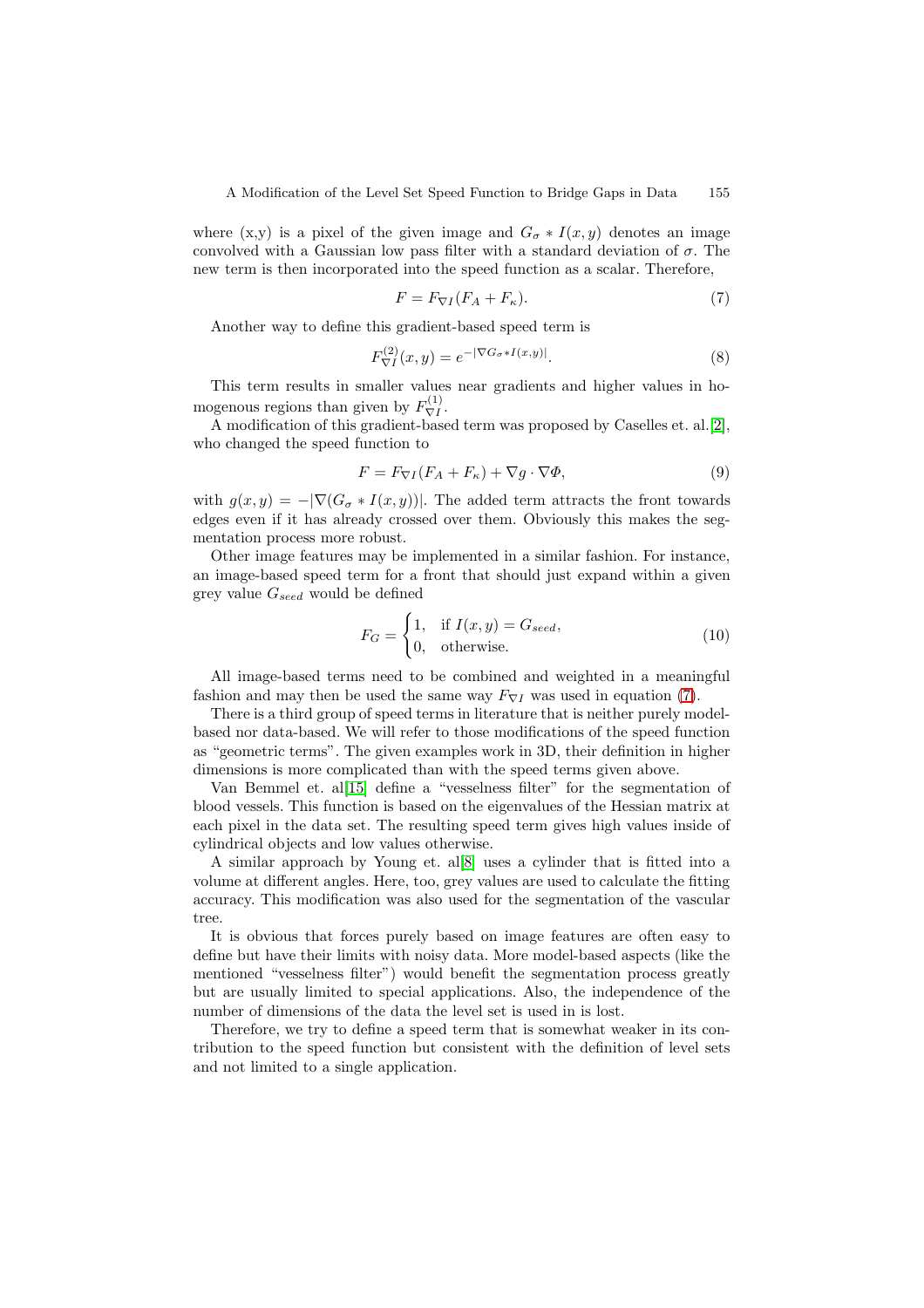

<span id="page-4-1"></span>**Fig. 2.** The propagating front evolving under the new force term at three points in time. This "bridging force" is not used until the left sides of the bars are segmented. Then it lets the front leap to the right side of the bars where it continues to propagate normally. Note, that the front does not cross the gap in the bottom bar because the distance between both halves is too great.

## <span id="page-4-0"></span>**3 Bridging Gaps in Data**

The goal of this section is to define a speed term that allows the segmentation of objects whose representation in the data is disconnected. In medical imaging gaps in objects may occur due to partial volume effects when thin objects are seemingly disconnected due to a large pixel spacing in the data set. Other examples may be disconnected lines in drawings or, more generally, objects divided due to occlusions by other objects.

To solve this problem we define a new speed term that allows the propagating front to "look ahead". That is, we need to incorporate a term that for each pixel on the front decides if it should be moved even if the underlying image features in the data (grey values, gradients, etc.) suggest that it should be stopped.

The implementation is very straightforward: we calculate the surface normal for each pixel on the front. This is trivial due to the definition of level sets and is computationally inexpensive. Knowing the direction of the normal we can choose distances at which to analyse if the underlying data favours further propagation of the level set at these locations. If the data indicates that the object continues in direction of the normal, an additional force  $F_B$  is added to the speed function  $F$ , changing it to

$$
F = F_I(F_A + F_{\kappa}) + F_B(r, i).
$$
 (11)

Here,  $F_I$  denotes the combination of all image-based speed terms as described in the previous section. The two parameters  $r$  and  $i$  of the newly defined term  $F_B$  denote the interval of the surface normal of a pixel that is examined and the sampling of the pixels in that given interval, respectively. The second parameter is only introduced to save computational cost since it is usually not necessary to analyse every pixel along the normal. Figure [2](#page-4-1) illustrates this process. For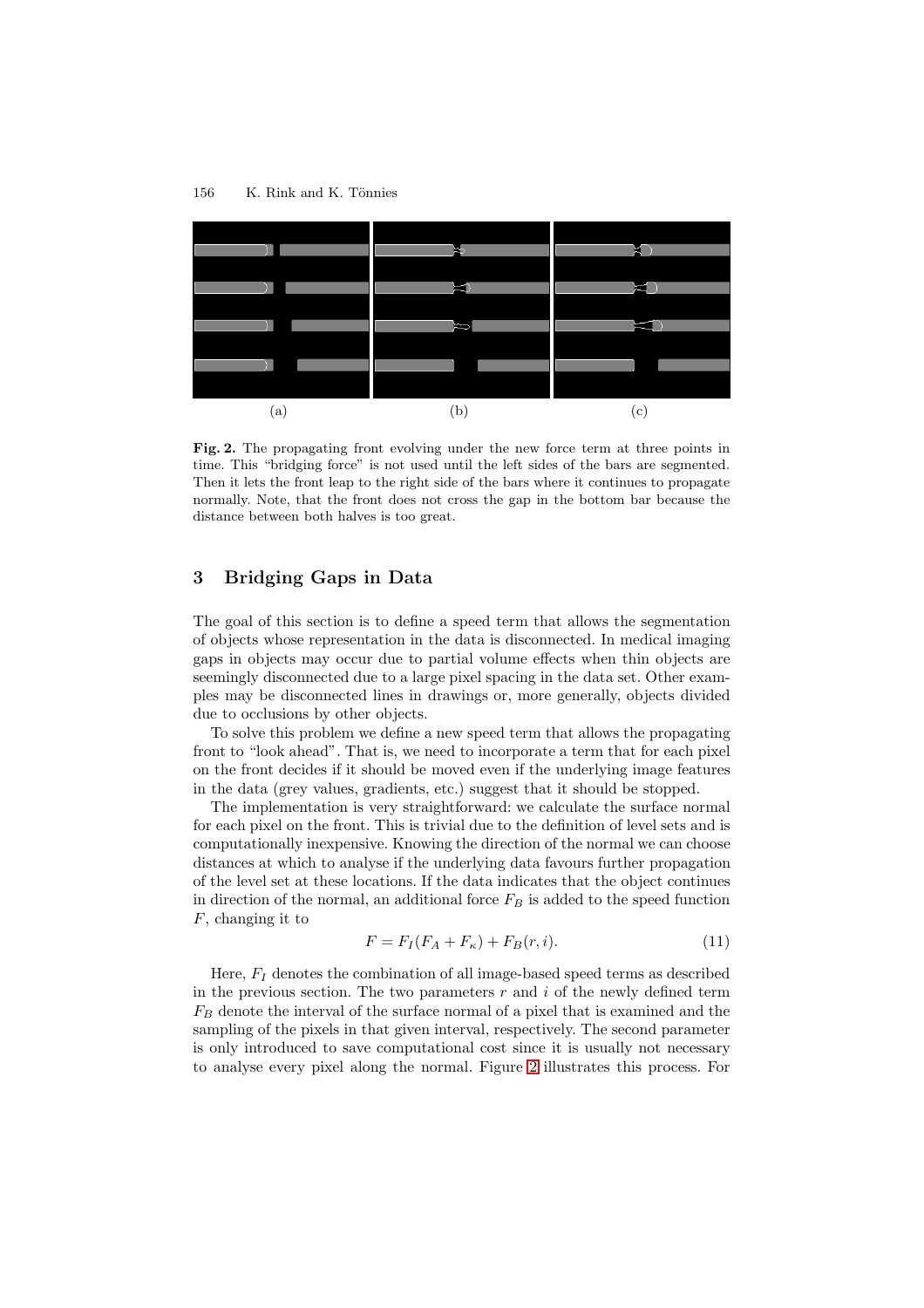convenience we will refer the the new speed term as "bridging force" in the remainder of this paper.

To avoid that the front leaks into the background at locations where a gap is bridged the other speed terms can be switched off. This would still connect both parts of the object but forms only very thin bridges as only very few pixels will propagate over a given gap. A better solution is an adequate definition of the other speed terms and to use e.g. curvature to avoid leaking. This strategy was used with the experiments in section [4.](#page-5-0)

This definition of the bridging force is partly image-based, as it uses image features, as well as model-based features. It assumes that regions within a certain range having the same properties belong to the same object.

Depending on the properties of the underlying data it may be difficult to define image features characteristic for a single object. The most simple feature, the grey value, may occur also in regions not belonging to the desired object.

A slight change in definition makes the bridging force purely model-based and more reliable: If the user is required to choose seed points in both parts of the disconnected object, the front approaches a gap in the representation from both sides. In this case the process of deciding if a gap should be bridged becomes much simpler because the algorithm can assert if a region is already segmented, that is, if the level set function  $\Phi$  has negative values on the examined locations.

Leaking does not pose a problem if curvature is used to keep the front smooth.

Finally, note that both definitions of the "bridging force" are independent of the dimensionality of the data just as the level set method itself and may thus be used for various applications without changing their calculation.

# <span id="page-5-0"></span>**4 Experimental Results**

We now want to present some segmentation results using the new speed term.

A series of test images was prepared to determine the abilities of the segmentation using the modified speed function.

We used two classes of test images containing a total number of 180 gaps with a size between 5 and 30 pixels: class 1 are grey value images with foreground objects in various intensities, class 2 are images with white objects on a black background. Both classes of images were tested with objects of different thickness. The original images were used as well as images with added gaussian noise in various magnitudes.

Both versions of the newly defined bridge force were applied to the 180 samples. The speed function of the level set also contained the gradient- and grey value based term as well as the curvature term defined in section [2.](#page-1-0) The parametrisation of the level set was kept constant for both versions of the new speed term. Segmentation results could be more exact with an adjusted parameter set for each image but results were also satisfactory with the global set (see table [1](#page-6-1) for an overview of the results).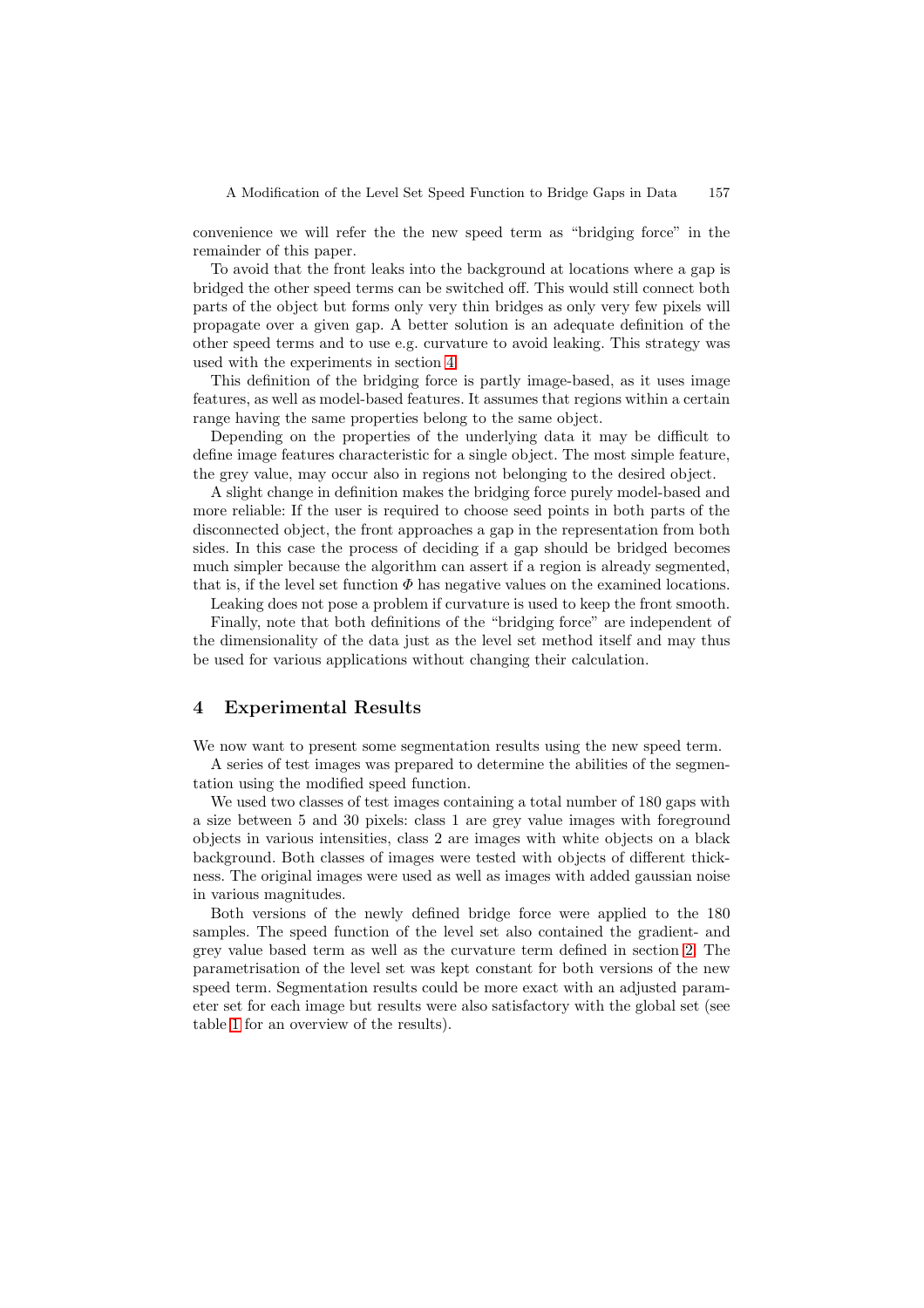#### 158 K. Rink and K. Tönnies

<span id="page-6-1"></span>**Table 1.** Results from the application of the modified speed function to the test images. The numbers show how many of the existing gaps in the data were crossed successfully. "Image-based" denotes the image-based version of the bridging force, "Model-based" the model-based version. Class 1 are grey value images and Class 2 are black & white images. "Class  $1 > 10$ " and "Class  $2 > 10$ " denote the results, if the test images containing thin structures of less than 10 pixels are left out.

| Data set    | All images | Class 1  | Class $1 > 10$ | Class 2 | Class $2 > 10$ |
|-------------|------------|----------|----------------|---------|----------------|
| Overall     | $92\%$     | $92.5\%$ | 97.5%          | 91%     | $100\%$        |
| Image-based | 87\%       | 89%      | 95%            | 83.5%   | $100\%$        |
| Model-based | $97\%$     | 96.5%    | 100%           | 98.5%   | $100\%$        |

Overall, 92% of the gaps within the test images were bridged correctly. We experienced problems with thin structures of less than 10 pixels width. Due to curvature it is possible that at no front pixel the gradient is directed at the target object. This effect is getting more and more unlikely the thicker the object is at the gap. Leaving out structures with 10 or less pixels thickness, only four gaps were not bridged. Examples of test images are shown in figure [3.](#page-7-0)

In images with more than 30 % added noise the front sometimes leaked out at objects and gaps if the difference between grey values of object and background was too small (see figure  $3(c)$ , for instance). Higher weights for the image-based speed terms or the curvature may prevent this, but they also prevent the bridging force from crossing over gaps in the data and extremely slow down the whole propagation process.

We also applied a level set with the modified speed function to CT data for the segmentation of blood vessels. In [\[12\]](#page-9-16) we already used level sets for the segmentation of the vascular tree in these data sets and experienced problems with unconnected parts of vessels due to partial volume effects. First tests with the new bridging force seem promising as the modified speed function allowed the level set to connect such vessels, as depicted in figure [5.](#page-8-0)

### <span id="page-6-0"></span>**5 Conclusions**

We presented two ways to define a new speed term for a level set speed function. An image-based speed term that allows the propagating front to bridge over gaps in the presentation of an object in the data and a model-based speed term to explicitly connect fronts within a certain range of each other.

Both versions of the modified speed function were successfully applied to various test images, as well as medical data and photographic images. The system proved to be robust to noise, with the model-based speed term connecting 100% of the gaps in test images containing objects of more than 10 pixels width.

Nevertheless there are various improvements to be made. Obviously, the problem of connecting thin structures has to be solved in the future. It may help to analyse a cone in front of each pixel, instead of just the normal direction. This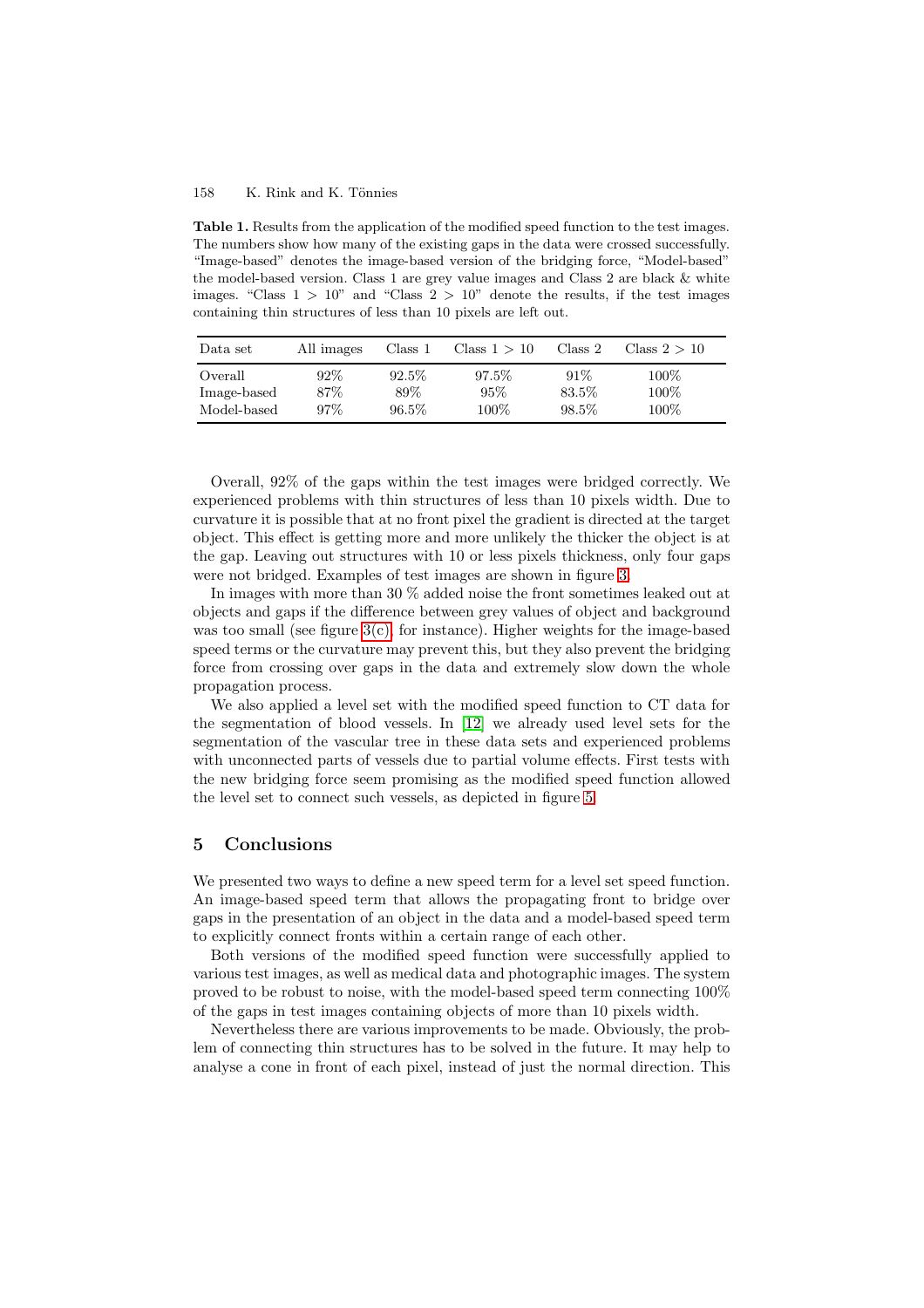<span id="page-7-1"></span>

#### A Modification of the Level Set Speed Function to Bridge Gaps in Data 159

<span id="page-7-0"></span>**Fig. 3.** Examples of segmentation results on test images. Images (a) and (b) are of class 1, images (c) and (d) are of class 2. To all images 33% gaussian noise was added.

will slow down the propagation process significantly, though, as it will become more difficult to analyse the data ahead of the front.

Another problem are u-shaped structures that should not attract themselves via a bridging force. For the model-based speed term this could be solved with minimal computational cost by assigning an identifier to each front. In this case, the new speed term would not be applied if fronts have the same identifier. The problem is more difficult with the image-based speed term and we will hopefully solve this problem in the future.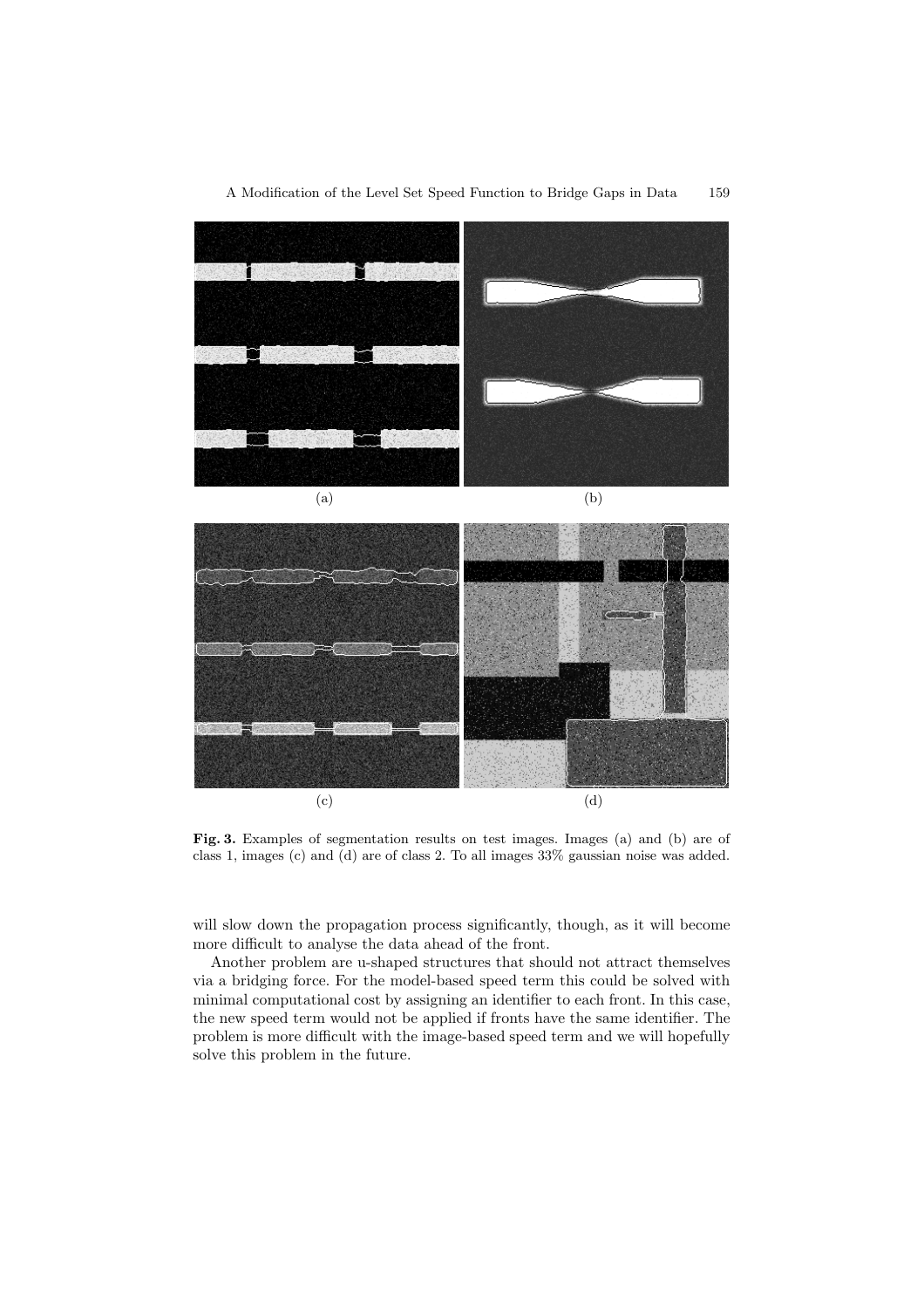#### 160 K. Rink and K. Tönnies



**Fig. 4.** Segmentation of a partially occluded object using the modified speed function. Note, that the "bridge" between both parts of the coin does neither try to approximate the occluded part of the coin nor leaks out into the occluding object. With the use of a minimum curvature speed term, as described in [\[6\]](#page-9-11), even the occluded parts of the object should be approximated correctly.



<span id="page-8-0"></span>Fig. 5. Application of the modified speed function to medical images for the segmentation of blood vessels. The images show six successive slices of a CT data set with a slice spacing of 3 mm. A vessel branches off at a steep angle and due to partial volume effects the lower and upper part of the vessel seem disconnected. This makes it impossible for a level set without the additional bridging force to connect both parts of the vessel. Using our additional speed term, the level set segments the vessel correctly.